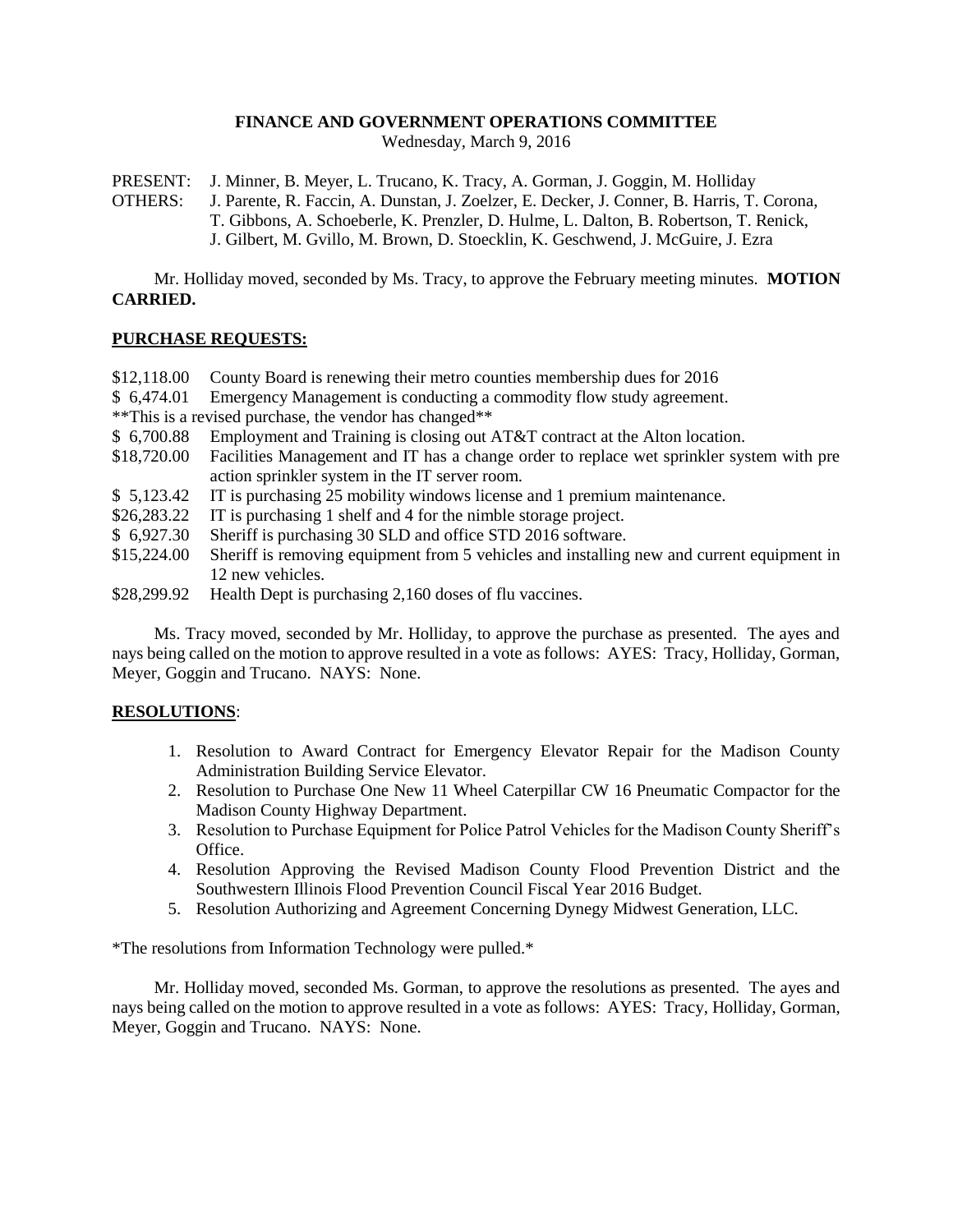### **REFUNDS**:

\$126.86 Refund issued from SSA #1, payable to several individual's due to overpayments. \$100.00 Refund issued from Health Dept, payable to a business due to an overpayment. \$55.00 Refund issued from Animal Control, payable to several individuals due to overpayments.

Ms. Tracy moved, seconded by Ms. Gorman, to approve the refunds as presented. The ayes and nays being called on the motion to approve resulted in a vote as follows: AYES: Tracy, Holliday, Gorman, Meyer, Goggin and Trucano. NAYS: None.

### **EMERGENCY APPROPRIATION RESOLUTION:**

1. Immediate Emergency Appropriation-2015 IL Violence Prevention Authority Arrest Grant.

Ms. Tracy moved, seconded by Ms. Gorman, to approve the refunds as presented. The ayes and nays being called on the motion to approve resulted in a vote as follows: AYES: Tracy, Holliday, Gorman, Meyer, Goggin and Trucano. NAYS: None.

R. Faccin submitted to the committee the Summary Report of Claims and Transfers, February.

Ms. Tracy moved, seconded by Ms. Gorman, to approve the refunds as presented. The ayes and nays being called on the motion to approve resulted in a vote as follows: AYES: Tracy, Holliday, Gorman, Meyer, Goggin and Trucano. NAYS: None.

The committee and representatives from the State's Attorney's Office held discussion and answered questions regarding a pending lawsuit involving the Treasurer.

# **SAFETY AND RISK MANAGEMENT**:

A. Schoeberle submitted the following reports to the committee:

- 1. Report of Claims above \$5,000 paid by Risk Management.
- 2. Madison County Open Liability Claims Report.

Mr. Holliday moved, seconded by Mr. Meyer, to move into executive session under 5ILCS122C11&12 to discuss litigation against a public body and settlement of claims. The ayes and nays being called on the motion to approve resulted in a vote as follows: AYES: Tracy, Holliday, Gorman, Meyer, Goggin and Trucano. NAYS: None.